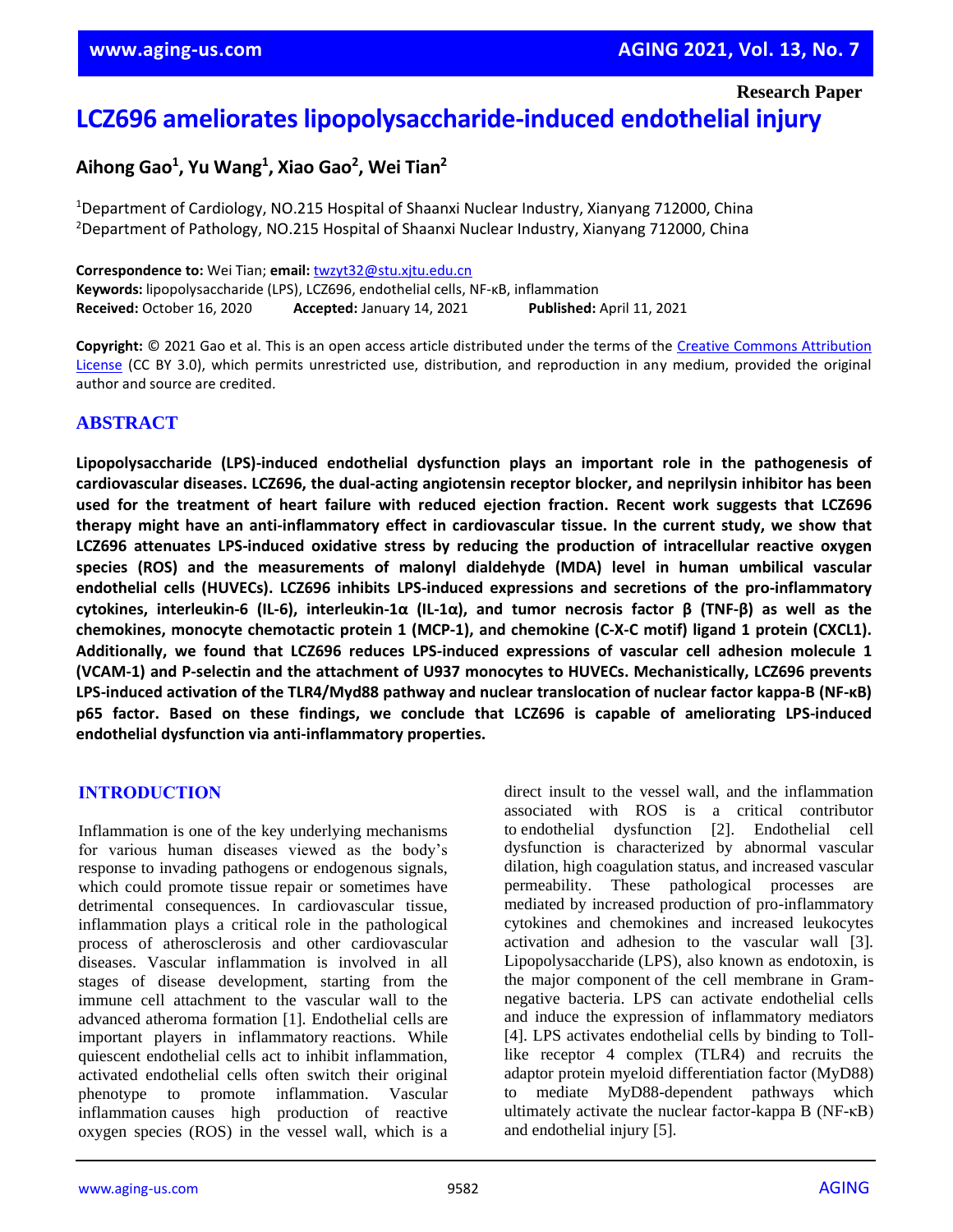Natriuretic peptide (NP) is the substance released from heart tissue. The high level of the NP system is an important indicator of heart diseases. One of the key components of the NP system is neprilysin, which catalyzes the degradation of NP proteins and Angiotensin II. Neprilysin inhibitors have been useful in the treatment of chronic heart failure [6]. Angiotensin receptor blocker (ARB) types of drugs have been used for the treatment of hypertension and congestive heart failure for many years. A recent clinical trial indicates that the combination of ARB and neprilysin inhibition have a better outcome than ARB alone, in the treatment of heart failure [7]. LCZ696 is a newly approved first-in-class drug that combines angiotensin receptor blockade and neprilysin inhibition to treat heart failure with reduced ejection fraction (HFrEF) [8]. LCZ696 is a combination of sacubutril and valsartan. Valsartan blocks Angiotensin II receptor AT1, which causes blood vessel dilation. Sacubitril is the prodrug which can be activated to inhibit neprilysin. The dual effect of LCZ696 causes blood vessel dilation and reduction of the expansion of extracellular fluid volume, which improves heart function in HFrEF patients [9]. LCZ696 has been shown to possess anti-inflammation and anti-oxidative stress effects in cardiovascular disease models *in vivo* and *in vitro* [10, 11]. In endothelial cells, AT1- Receptor inhibition possesses a beneficial effect on improving endothelial function [12, 13]. The administration of LCZ696 shows improved endothelial dysfunction in hypertensive animals [14]. These facts suggest that the dual inhibition of AT1 and neprilysin exerts a beneficial effect in vascular endothelial cells. In this study, we investigated the underlying protective mechanism of LCZ696 in endothelial cells.

# **RESULTS**

#### **Cytotoxicity of LCZ696**

LCZ696 is a co-crystallized complex with a combination of sacubitril and valsartan, in a one-to-one molar ratio, one LCZ696 molecule consists of six sacubitril anions, six valsartan anions, 18 sodium cations, and 15 molecules of water. The molecular structure of LCZ696 is shown in Figure 1. Valsartan is an angiotensin II receptor blocker and sacubitril is activated to be a neprilysin inhibitor. To determine the cytotoxicity of LCZ696, HUVECs were treated with a series of doses of LCZ696 ranging from 0.1 to 200 μM for 24 hours. Results show that when the concentration of LCZ696 was lower than 100 μM, it did not affect the cell viability of HUVECs. However, when the concentration of LCZ696 was at 100 and 200 μM, it significantly reduced the cell viability by 9% and 18%, respectively (Figure 2). Based on these observations, we treated HUVECs with 10 and 20 μM LCZ696 in the subsequent experiments.

#### **LCZ696 mitigates LPS-induced oxidative stress**

Subsequently, the effect of LCZ696 in oxidative stress in endothelial cells was examined. As shown in Figure 3A, LPS treatment alone induced about 3.2-fold high of ROS, while the addition of 10 and 20 μM of LCZ696 suppressed LPS-induced ROS production to 2.3- and 1.7-fold, respectively. Meanwhile, our data shows that LCZ696 had a similar suppressive effect on another oxidative marker-MDA. As shown in Figure 3B, LPS induced about 2.6-fold high MDA activity, while the presence of two doses of LCZ696 reduced its activity only to 2- and 1.5-fold, respectively.



**Figure 1. Molecular structure of LCZ696.**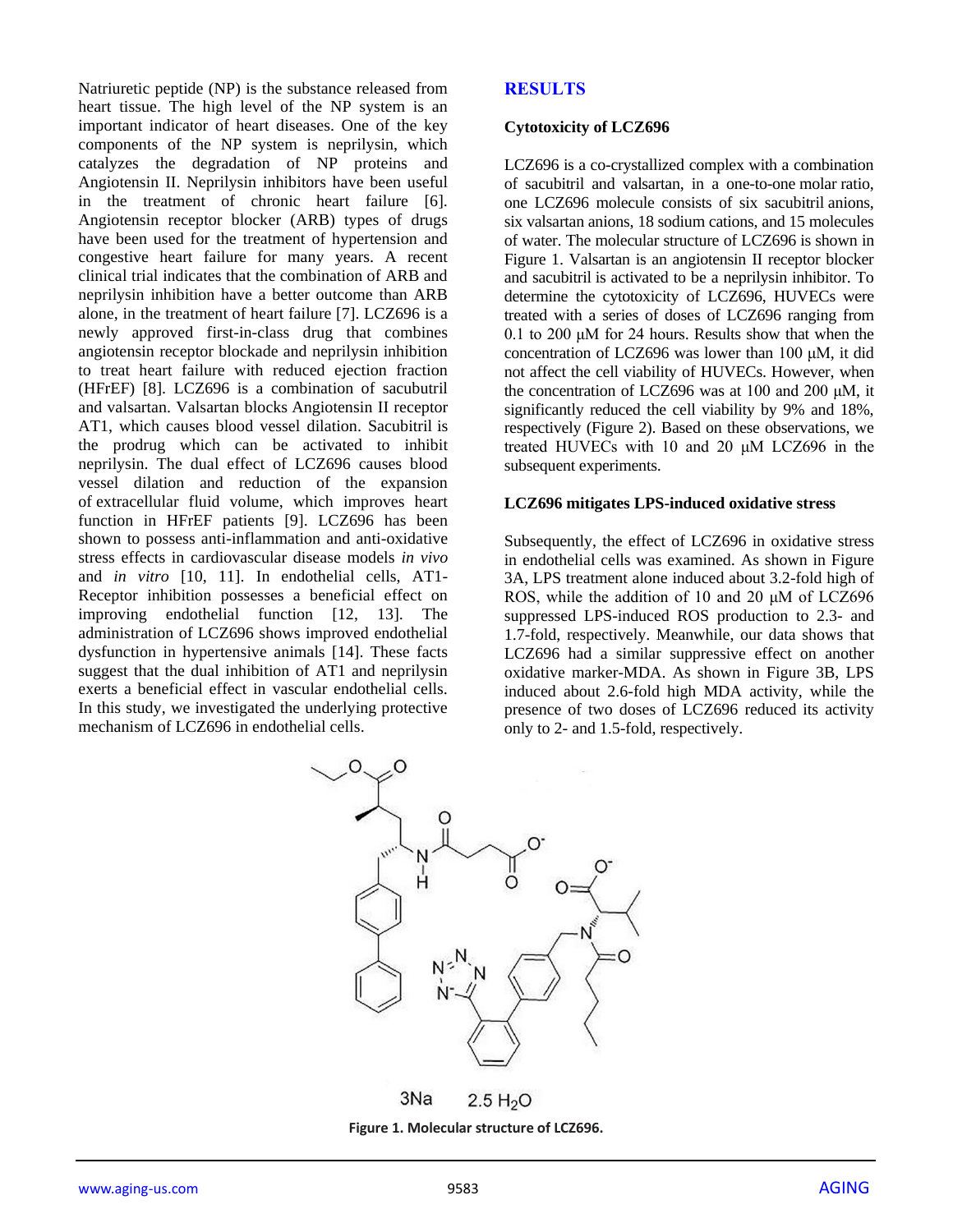#### **LCZ696 inhibits LPS-induced cytokine production**

To evaluate the consequence of LCZ696 on LPSinduced inflammation, the expression profiles of several key pro-inflammatory cytokines were examined. At mRNA level, LPS alone induced elevated transcription of IL-6, IL-1α, and TNF-β, however, the presence of two doses of LCZ696 showed notable suppression on the transcription of these cytokine genes (Figure 4A– 4C). Through ELISA assay, the suppression by LCZ696 of the production of these cytokines was confirmed (Figure 4D–4F). LPS treatment stimulated the secretions of IL-6, IL-1α, and TNF-β, causing an increase from 166.8, 115.3, and 93.1 pg/ml to 3025.6,

1568.1, and 817.9 pg/ml, respectively. However, 10 μM LCZ696 reduced the secretions of these proinflammatory cytokines to 2321.7, 1025.6, and 623.5 pg/ml, which were further decreased to 1786.5, 735.5, and 476.2 pg/ml by 20  $\mu$ M LCZ696, respectively.

#### **LCZ696 inhibits LPS-induced chemokine production**

The expression levels of two primary chemokines CXCL1 and MCP-1 were also examined. At mRNA level, LPS alone caused a 7.9- and 5.7-fold high of MCP-1 and CXCL1. However, higher doses of LCZ696 reduced their induction to only 4.3- and 3.7-fold, respectively (Figure 5A, 5B). Similarly, LPS treatment



**Figure 2. The effects of LCZ696 on cell viability in human umbilical vein endothelial cells (HUVECs)**. HUVECs were stimulated with LCZ696 at concentrations of 0.1, 1, 2, 10, 20, 100, and 200 μM for 24 hours. Cell viability was measured using MTT assay (\*,\*\*P < 0.05, 0.01 vs. control group).



**Figure 3. LCZ696 mitigates lipopolysaccharide (LPS)-induced oxidative stress in HUVECs.** Cells were stimulated with LPS in the presence or absence of LCZ696 (10, 20 μM) for 24 hours. (**A**). ROS) was measured using DCFH-DA staining; (**B**). The level of MDA (\*\*\**P* < 0.005 vs. control group; ##, ###*P* < 0.01, 0.005 vs. LPS group).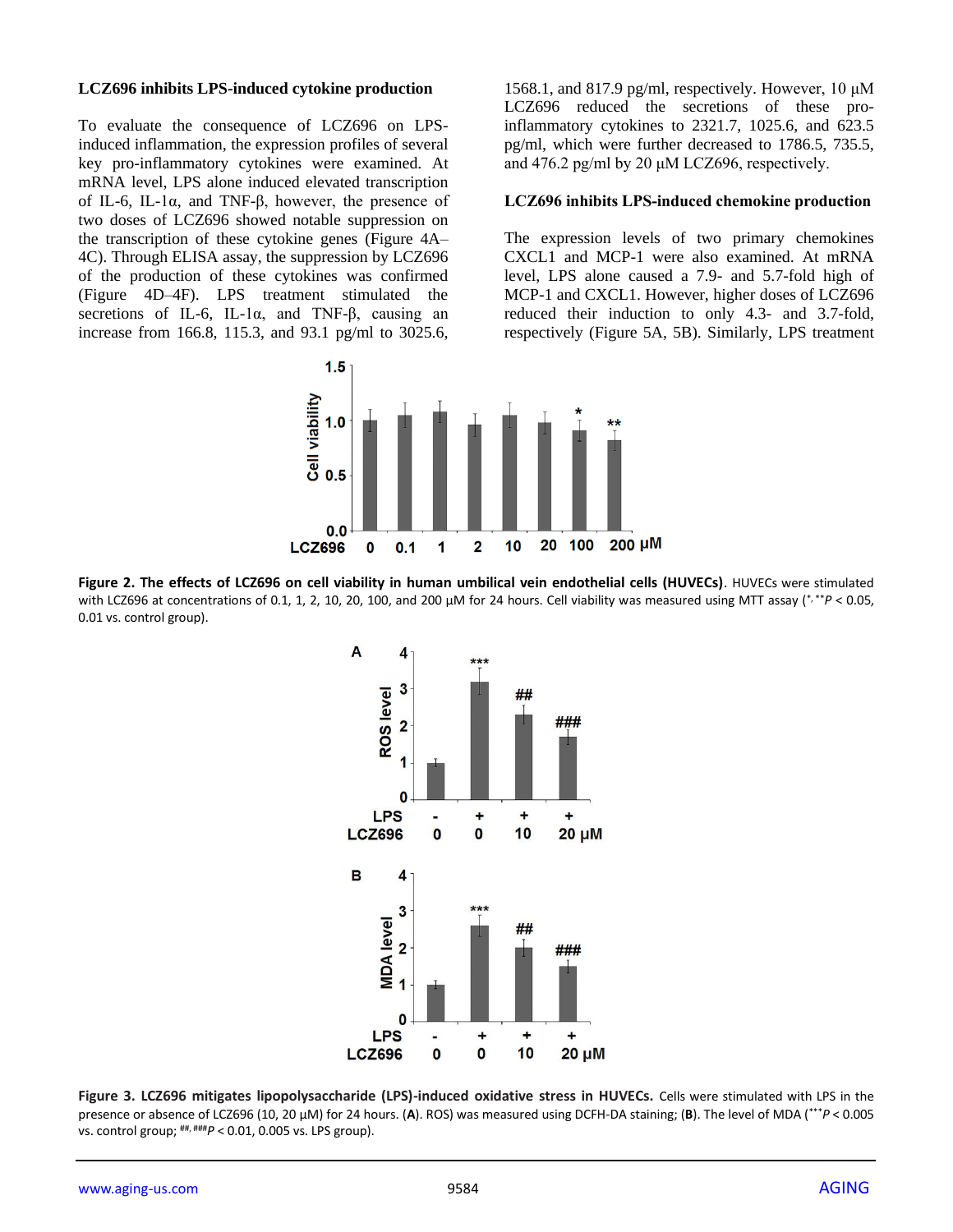

Figure 4. LCZ696 inhibits LPS-induced expression and production of pro-inflammatory cytokines in HUVECs. Cells were stimulated with LPS in the presence or absence of LCZ696 (10, 20 μM) for 24 hours. (**A**). mRNA of IL-6; (**B**). mRNA of IL-1α; (**C**). mRNA of TNF-β; (**D**) Secretions of IL-6; (**E**). Secretions of IL-1α; (**F**). Secretions of TNF-β (\*\*\**P* < 0.005 vs. control group; ##, ###*P* < 0.01, 0.005 vs. LPS group).



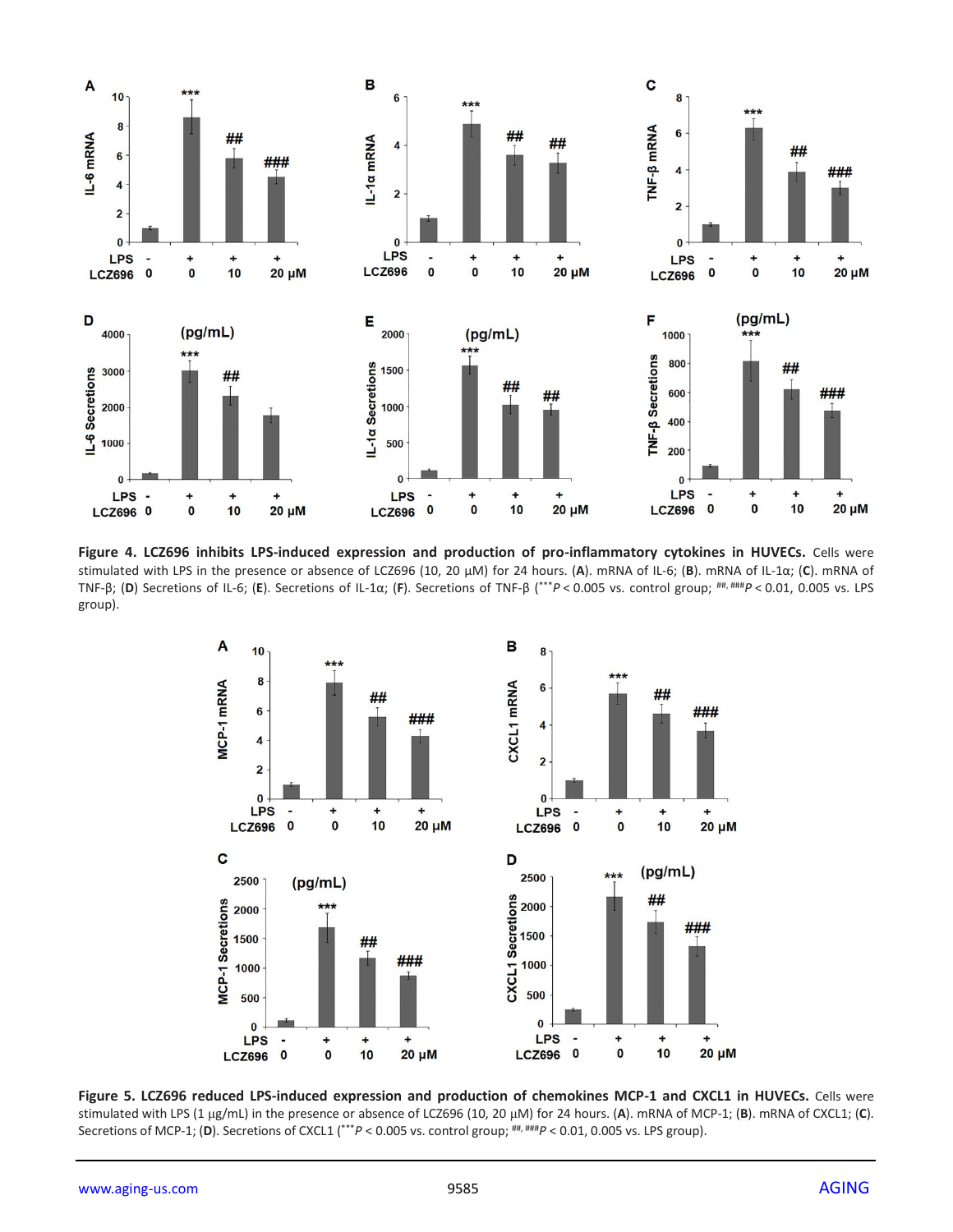increased the protein levels of MCP-1 and CXCL1 from 123.5 and 256.8 pg/ml to 1683.6 and 2167.3 pg/ml, which were reduced to 1173.4 and 1735.8 pg/ml by 10 μM LCZ696, and to 875.2 and 1325.8 pg/ml by 20 μM LCZ696, respectively. Thus, LCZ696 exerted a strong inhibitory effect against LPS-induced expression of proinflammatory chemokines.

#### **LCZ696 inhibits LPS-induced expression of cell adhesion molecules**

Endothelial cells expressed several cell adhesion molecules upon inflammatory stimuli, including VCAM-1 and P-selectin. At mRNA level, LPS alone induced 4.9 and 2.8-fold high of VCAM-1 and P-selectin. But a higher concentration of LCZ696 was able to reduce their transcription levels to only 2.6- and 2.1-fold, (Figure 6A, 6B) respectively. The results in Figure 6C and Figure 6D show that the protein levels of VCAM-1 and P-selectin were significantly increased from 235.6 and 156.5 pg/ml to 1331.8 and 678.1 pg/ml, respectively, by exposure to LPS alone. However, 10 and 20 μM LCZ696 reduced the protein levels of VCAM-1 to 1012.5 and 763.3 pg/mL, and P-selectin to 523.8 and 395.6 pg/mL, respectively.

#### **LCZ696 suppresses LPS-induced monocytes adhesion to endothelial cells**

Based on the inhibitive effect of LCZ696 on inflammatory factors and endothelial adhesion molecules, its regulation on monocytes adhesion to endothelial cells was tested in a classic adhesion experiment. As expected, LPS alone promoted 3.5-fold more U937 monocytes adhesion to HUVECs but LCZ69 was able to suppress attached monocytes only to 1.9-fold, indicating a prominent suppression of monocytes adhesion to endothelial cells (Figure 7).

#### **LCZ696 suppresses the TLR4/Myd88 pathway**

Lastly, the potential molecular pathways that involved LCZ696 were explored. We focused on the TLR4/Myd88 sensor and nuclear NFκB p65 signals. As shown in Figure 8A, LPS alone induced 3.1- and 2.8 fold TLR4 and Myd88 expressions, but LCZ696 was able to reduce their expressions to 1.6- and 2.1-fold, respectively. As shown in Figure 8B, LPS alone induced increased nuclear expression of NFκB p65 to 3.7-fold, while LCZ696 reduced its expression to 2.1-fold only.

## **DISCUSSION**

Our study aims to examine the protective effects of the dual inhibition drug LCZ696 in cultured endothelial cells. LPS has been shown to induce endothelial cell death and alterations in the barrier function of the endothelium [15, 16]. By utilizing the LPS-induced HUVECs injury model, we show that LCZ696 has the protective capacity to suppress LPS-induced inflammation and ROS production in endothelial cells.



**Figure 6. LCZ696 reduces LPS-induced expression of the cell adhesion molecules in HUVECs.** Cells were stimulated with LPS (1 μg/mL) in the presence or absence of LCZ696 (10, 20 μM) for 24 hours. (**A**). mRNA of VCAM-1; (**B**). mRNA of P-selectin; (**C**). Protein of VCAM-1; (**D**). Protein of p-selectin (\*\*\**P* < 0.005 vs. control group; ##, ###*P* < 0.01, 0.005 vs. LPS group).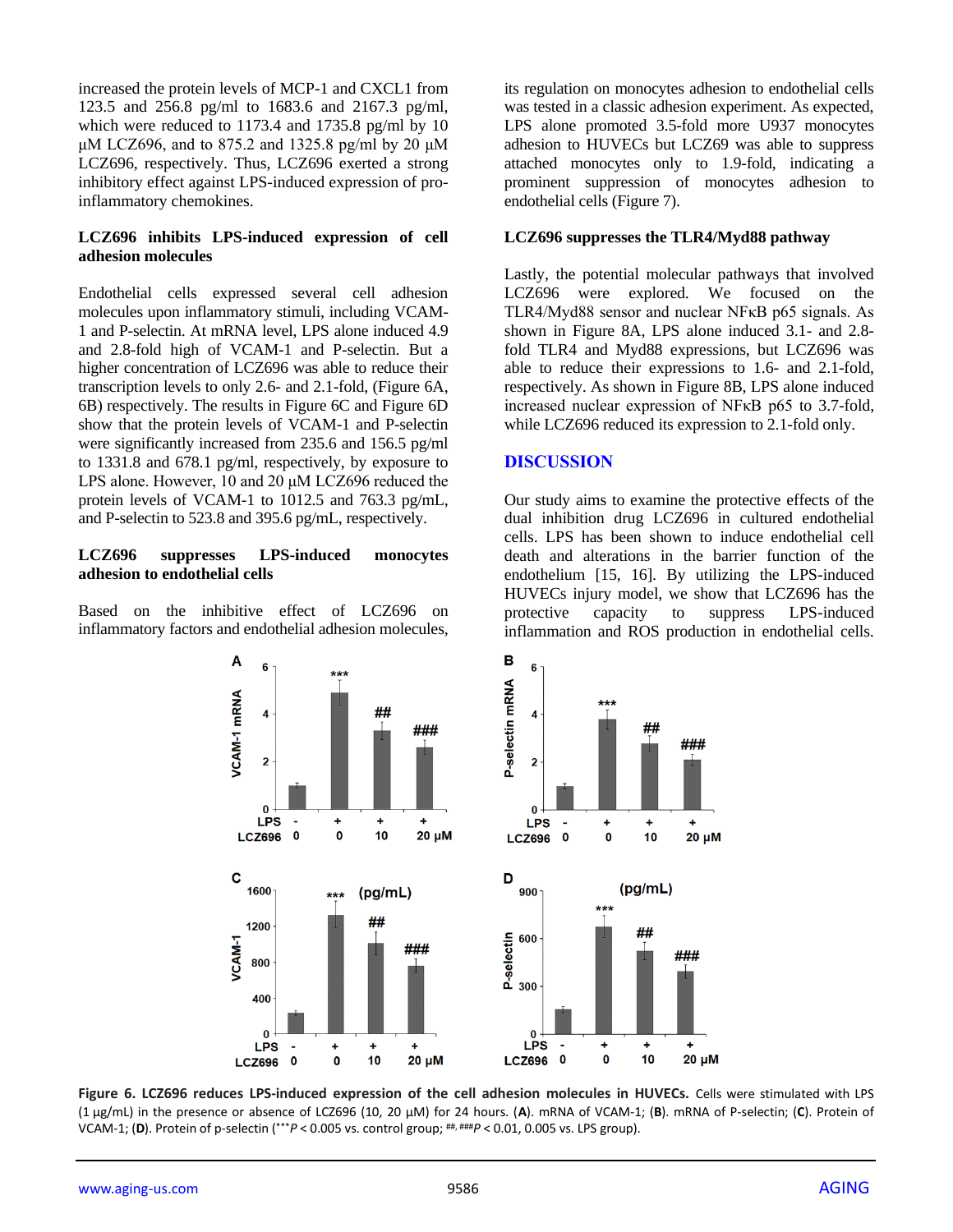Our findings reveal that LCZ696 inhibits all the tested pro-inflammatory cytokines and chemokines' induction, including IL-1α, TNF-β, IL-6, CXCL1, and MCP-1. These mediators are critical factors in the inflammatory processes. Currently, endothelial cells have been recognized as an important source of multifunctional cytokine production, and endothelial-derived cytokines are known to be involved in hematopoiesis, immune response, coagulation, and other processes [17]. As a result, LCZ696 treatment significantly reduces LPSinduced intracellular ROS and MDA levels, which are lipid peroxidation products in endothelial cells [18].

One appealing fact is that our findings indicate that LCZ696 could suppress LPS-elicited VCAM-1 and Pselectin induction. At the cellular level, LCZ696 shows a potent suppression of LPS-caused monocytes adhesion to endothelial cells. Both VCAM-1 and P-selectin are induced on the atherosclerotic plaques and are involved in the recruitment of monocytes into sites of atherosclerosis [19, 20]. The expression of VCAM-1 is known to be closely associated with the atherosclerosis process [21]. The inhibitory effect of LCZ696 on the expression of vascular adhesion molecules and monocyte adhesion to endothelial cells suggests the drug could have a potential implication in suppressing vascular inflammation in the development of atherosclerosis.

Mechanistically, we explored the TLR4/Myd88 pathway as LPS is known to bind the TLR4 receptor in endothelial cells [5]. Endothelial TLR4 is the primary intravascular guarding system to detect bacterial invasion, and endothelial TLR4 is responsible for the recruitment of neutrophils to peripheral tissues in systemic endotoxemia [22]. When endothelial cells are exposed to LPS, the receptor complex comprising TLR4, CD14, and MD2 can recruit the adaptor protein MyD88 and activate the NF-κB pathway [6]. Our findings confirmed the inhibition by LCZ696 of the expressions of TLR4 and Myd88, and nuclear NF-κB p65 translocation, indicating that the inhibitory signal is transduced from the outside of a cell to the inside of the nucleus. In endothelial cells, NF-κB controls the global pro-inflammatory response such as the pro-atherogenic program [23]. Thus, we propose that the inhibitory effect of LCZ696 on pro-atherogenic IL-1α, TNF-β, IL-6, CXCL1, MCP-1, VCAM-1, and P-selectin is mediated by the TLR4/Myd88 and NF-κB pathways. The limitations of the study have to be mentioned. Firstly, the current study does not reveal how LCZ696 interferes with



**Figure 7. LCZ696 suppresses LPS-induced attachment of U937 monocytes to HUVECs.** Cells were stimulated with LPS (1 μg/mL) in the presence or absence of LCZ696 (20 μM) for 24 hours. Attachment of U937 monocytes to HUVECs was measured by 5 chloromethylfluorescein diacetate (\*\*\**P* < 0.005 vs. control group; ##, ###*P* < 0.01, 0.005 vs. LPS group).



**Figure 8. LCZ696 suppresses LPS-induced activation of the TLR4/Myd88 pathway in HUVECs.** Cells were stimulated with LPS (1 μg/mL) in the presence or absence of LCZ696 (20 μM) for 24 hours. (**A**). The levels of TLR4 and Myd88 were measured using Western blot; (**B**). Nuclear levels of NF-κB p65 ( \*\*\**P* < 0.005 vs. control group; ##, ###*P* < 0.01, 0.005 vs. LPS group).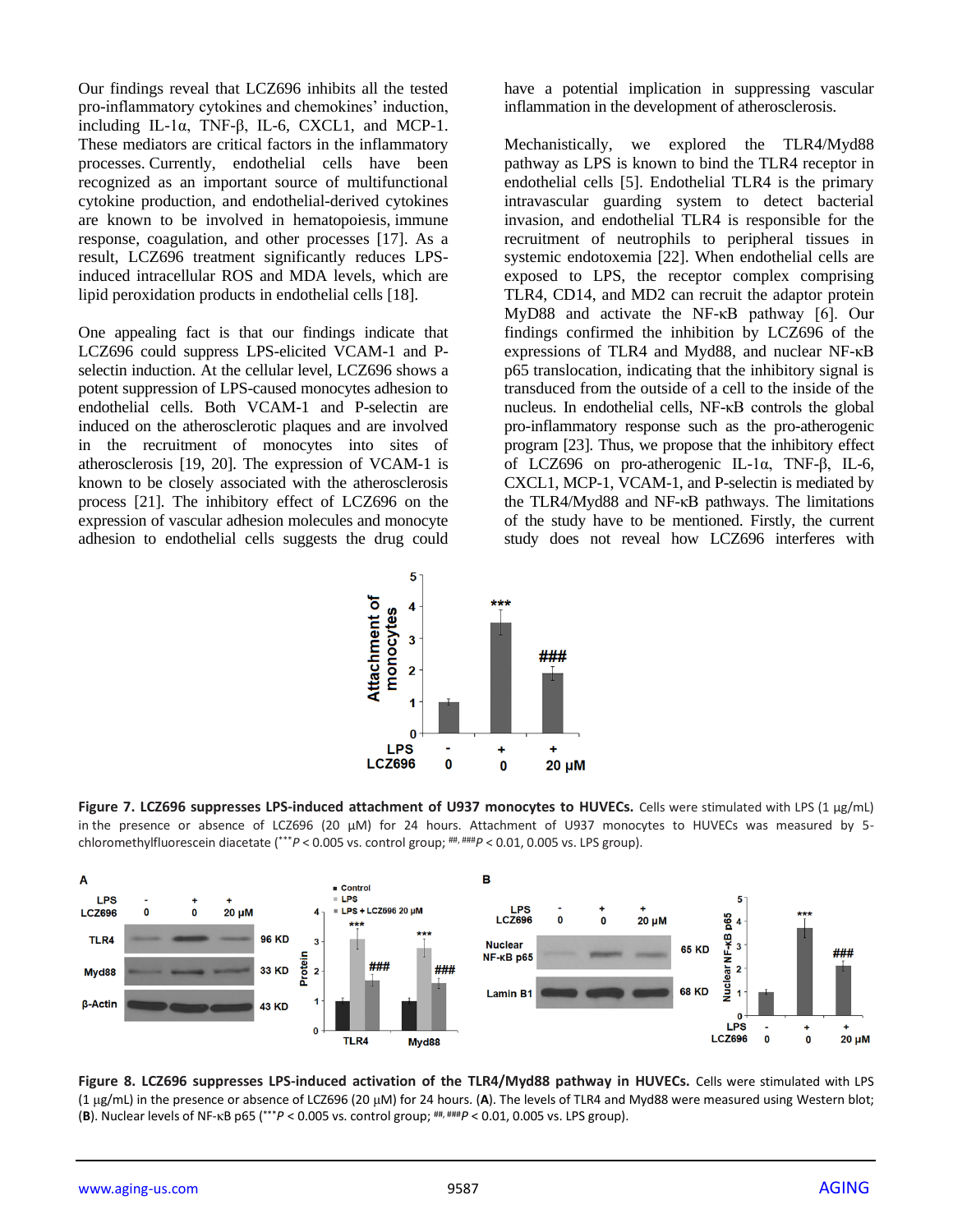TLR4/Myd88 signals in endothelial cells. As the dual inhibitor for the AT1 receptor and neprilysin signaling, it remains unclear if the action of LCZ696 is dependent on these two pathways. The role of neprilysin in endothelial cells is not well known. One study found that neprilysin is expressed in endothelial cells, and its expression is regulated by physiological laminar shear [24]. Another study showed neprilysin is released from endothelial cells via exosomes [25]. The suppression of the endothelial AT1 pathway has been shown to improve endothelial function [12, 13], but the activation of the receptor stimulates the production of proinflammatory cytokines and enhances the activation of nuclear factor NF-κB [26]. A future mechanistic study is warranted to uncover if AT1 and neprilysin signals are involved in the modulation of LCZ696 in vascular endothelial cells. Secondly, we only investigated the beneficial effects of LCZ696 against LPS-induced damages in HUVECs. However, the pathological mechanisms of cardiovascular diseases are complex. A variety of risk factors have been reported to participate in the initiation and development of cardiovascular diseases, including genetics, aging, and obesity. Notably, in addition to endothelial cells, several other types of cells such as fibroblasts, vascular smooth muscle cells, and macrophages are reported to be involved in the pathophysiology of cardiovascular diseases. Animal models have been widely used for the study of pathological mechanisms and therapeutic strategy of cardiovascular diseases. Therefore, further *in vivo* studies with animal models or clinical trails will be helpful to verify the pharmacological function of LCZ696 in endothelial dysfunction and cardiovascular diseases.

In summary, this study reveals the protective effect of the dual inhibition drug LCZ696 in the context of endothelial injury by LPS. LCZ696 exhibits antiinflammatory and anti-oxidative stress effects via the endothelial TLR4/Myd88 and NF-κB pathways. We conclude that LCZ696 could have potential implications in the modulation of vascular inflammation and atherosclerosis.

# **MATERIALS AND METHODS**

#### **Cell culture and treatment**

Human umbilical vascular endothelial cells (HUVECs) were purchased from Lonza (CC-2635). The cells were grown in 2% serum endothelial growth media (EGM2) supplied with essential growth factors for no more than 7 passages. Human monocytes cells line U037 was from ATCC stock (TIB-202™) and grown in 10% fetal serum-containing DMEM media. All the cell culture was maintained in a 5%  $(v/v)$  CO<sub>2</sub>/ 95%  $(v/v)$  nitrogen

incubator at 37°C. The cell culture grade, LPS, and LCZ636 were purchased from Sigma-Aldrich (St. Louis, USA). For LPS treatment, 1 μg/mL LPS containing growth media was added to confluent HUVECs media for 24 hours.10 and 20 μM LCZ636 and 1 μg/mL LPS were then added to confluent HUVECs media at the same time for 24 hours, for the LCZ636 co-treatment experiment. For the LCZ636 dose-responsive experiment, the cells were exposed to 0, 1, 5, 10, 20, 100, and 200 μM LCZ636 for 24 hours.

#### **MTT assay**

The MTT assay was used to evaluate the effects of LCZ696 on cell viability. MTT is a cleaved product of mitochondrial dehydrogenase in the metabolically active cells and forms an insoluble formazan crystal. In brief, HUVECs were seeded at a density of  $2 \times 10^4$  cells/well in a 96-well plate. After treatment, 10 µl of MTT (5 µg/mL) (Sigma-Aldrich, USA) were added to each well in the plate and incubated for 4 hours at 37°C. Then, 100 µl of DMSO reagent were added to the well and incubated at 37°C. The absorbance was measured at 570 nm using a multi-well spectrophotometer (BioTek, USA).

#### **DCFH-DA staining**

The cellular ROS were measured using a cell-permeable fluorescent probe, 2′7′-dichlorofluorescin diacetate (DCFH-DA, D6665; Sigma-Aldrich, St. Louis, MO) method, based on the ROS-dependent oxidation of DCFH-DA to DCF. Briefly, HUVECs plated on cover slides in 6-well plates were grown to 50–80% confluence. The cells were treated with LPS in the presence or absence of LCZ696. The cells were washed using PBS and 200  $\mu$ l DCFH-DA (10  $\mu$ M) was added for 30 minutes at 37°C in the dark. Upon intracellular oxidation, DCFH-DA turned to fluorescent DCF was measured using an inverted Olympus microscope (Olympus, Tokyo, Japan). Three replicate plates were measured for each group sample, and the Mean fluorescent intensity of DCF was calculated with Image-Pro Plus (version 5.0, Media Cybernetics, USA.) to obtain the intracellular ROS levels.

#### **MDA assay**

To assess cellular lipid peroxidation, the activity of lipid peroxidation (MDA) in HUVECs was measured. In brief, the treated HUVECs were lysed with RIPA buffer and centrifuged at  $13,500 \times g$  for 5 minutes at 4°C, the supernatants were collected and the protein concentrations in the supernatants were measured using a BCA protein assay kit (Thermo Fisher Scientific, USA). The MDA activity was measured using a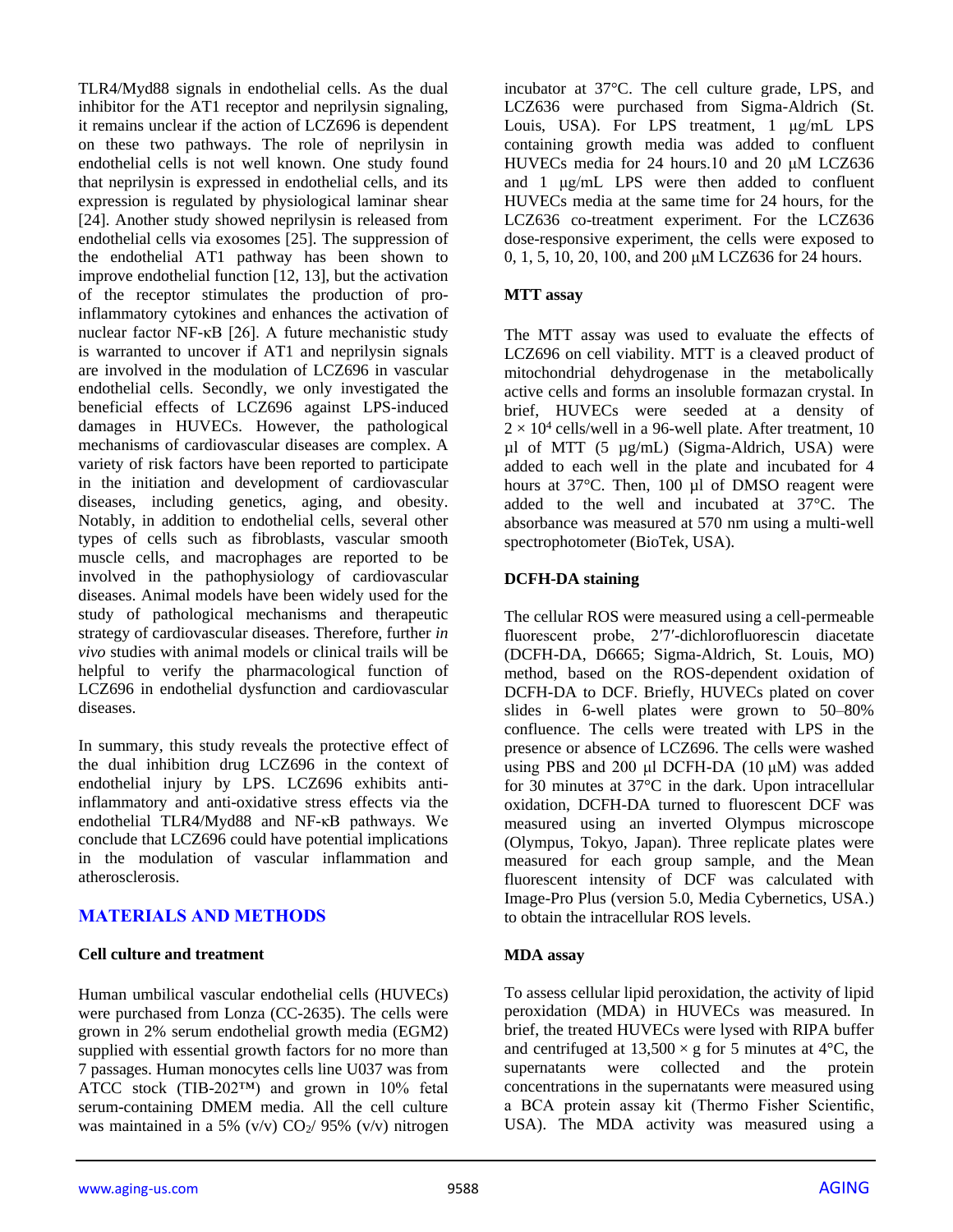**Table 1. The primers sequences.**

| Target gene       | <b>Upstream Sequence (5'-3')</b> | Downstream Sequence (5'-3')     |
|-------------------|----------------------------------|---------------------------------|
| $II - 6$          | AGGGCTCTTCGGGAAATGTA             | <b>TGCCCAGTGGACAGGTTTC</b>      |
| $TNF-\beta$       | <b>GCTGCTCACCTCATTGGAGAC</b>     | CACCATCTTCTGGGAGCTGAG           |
| $MCP-1$           | <b>TTCTGTGCCTGCTGCTCAT</b>       | GGGGCATTGATTTGCATCT             |
| <b>CXCL1</b>      | TCTC ATCCAGAGCTTGAAGGTGTTG       | <b>GTCTGTCTTCTTTCTCCGTTACTT</b> |
| VCAM-1            | CGG- CTTAAAATGCCTGGGAAGATGGT     | <b>GTCAATGAGACGGAGTCACCAAT</b>  |
| <b>P-selectin</b> | GAAC CTATACCTGCTCCTGCTACCCA      | <b>CTGGAGTCGTAGGCAAAGGC</b>     |
| $II - 1\alpha$    | AGCCCATGATTTAGAGACCAT            | <b>TGATGAACTCCTGCTTGACGAT</b>   |
| <b>GAPDH</b>      | <b>CCTCGTCCCGTAGACAAAATG</b>     | TGAGGTCAATGAAGGGGTCGT           |

commercial MDA assay kit (ABCAM, cat# ab118970). The measuring procedures were performed following the corresponding manufacturers' protocols.

## **Real-time PCR analysis**

Total RNAs from cultured HUVECs in 6-well plates were extracted using an RNeasy Mini Kit (Qiagen, Shanghai). The concentrations and quality of RNAs were determined using a Nanodrop 2000 spectrophotometer (Thermo Fisher Scientific, Waltham, U.S.A.). 1 µg total RNA from the sample was reverse transcribed using a One Step PrimeScript RT-PCR Kit (Takara Ltd., Japan). A Real-time PCR reaction was performed on a CFX Connect Real-Time PCR Detection System (BioRad, USA). The fast PCR master mix (Roche, Shanghai) with the primers mixture was reacted in the following steps: pre-denaturation at 94°C for 3 minutes, 40 cycles of denaturation at 94°C for 20 seconds, annealing at 60°C for 30 seconds, and extension at 68°C for 10 seconds. GAPDH was served as a housekeeping control, and a 2 -ΔΔCT formula was used to calculate the relative expression levels of the target genes. The primers used in this study are listed in Table 1.

# **ELISA**

The supernatants of HUVECs were collected and centrifuged at 14,000 rpm/10 minutes to remove any cell debris. The soluble portion of protein samples was quantified using a BCA protein assay kit as described previously. The ELISA kit was taken out from the 4°C, refrigerator and maintained at room temperature for 30 minutes. The ELISA kits for IL-6 (Cat#PD6050), TNF-β (Cat#DY211), IL-1α (Cat#SLA50), CXCL1 (Cat#SGR00B), MCP-1 (Cat#PDCP00), VCAM-1 (Cat#DVC00), and P-Selectin (Cat#DPSE00) were purchased from R&D (Minneapolis, USA), and the assay experiments were performed according to the protocols. The absorbance values were measured using a microplate reader (BioTek, USA) at 450 nm.

#### **Isolation of Nuclear fragmentation and Western blot analysis**

The nuclear protein from HUVECs was extracted using a commercial nuclear and cytoplasmic extraction kit (Thermo Scientific Inc. USA). The isolation procedures followed were according to the manufacturer's instruction. Whole cell lysates were lysed with RIPA buffer (20 mM Tris-HCl at pH 7.5, 150 mM NaCl, 1 mM Na<sub>2</sub>EDTA, 1 mM EGTA,  $1\%$  NP-40, and  $1\%$ sodium deoxycholate) supplied with protease inhibitor (Roche, Shanghai). The protein samples were quantified using a BCA protein assay kit (Thermo Fisher Scientific, USA). 10–20 µg of protein were separated on an 8–16% SDS-PAGE gel and transferred to a nitrocellulose membrane. The membranes were then blocked with 5% BSA-PBST and incubated with the primary antibodies overnight at 4°C. The primary antibodies include: TLR4 (1:1000, #14358, Cell Signaling Technologies, USA), Myd88 (1:2000, #50010, Cell Signaling Technologies, USA), NF-κB p65 (1:2000, #8242, Cell Signaling Technologies, USA), Lamin B1 (1:3000, #MAB8525, R&D systems, USA) and β-actin (1:10000, #MAB8929, R&D systems, USA). Following extensive washing, the blots were incubated with appropriate HRP-conjugated secondary antibodies (1: 10,000 dilution) at room temperature for 1 hour, and visualized using the Amersham ECL method (GE, Shanghai). Images were visualized and quantified with Gel Doc software (Bio-Rad Laboratories, USA). The digital values were normalized to the sample loading control. The results were expressed as a fold change relative to the control group.

# **CMFDA labeling and monocytes attachment**

U937 monocytes were labeled with 15  $\mu$ M 5chloromethylfluorescein diacetate (CMFDA) (Life Technologies) for 45 minutes at 37°C followed by washing twice with the medium. For endothelial cell-monocyte adhesion, HUVECs were stimulated with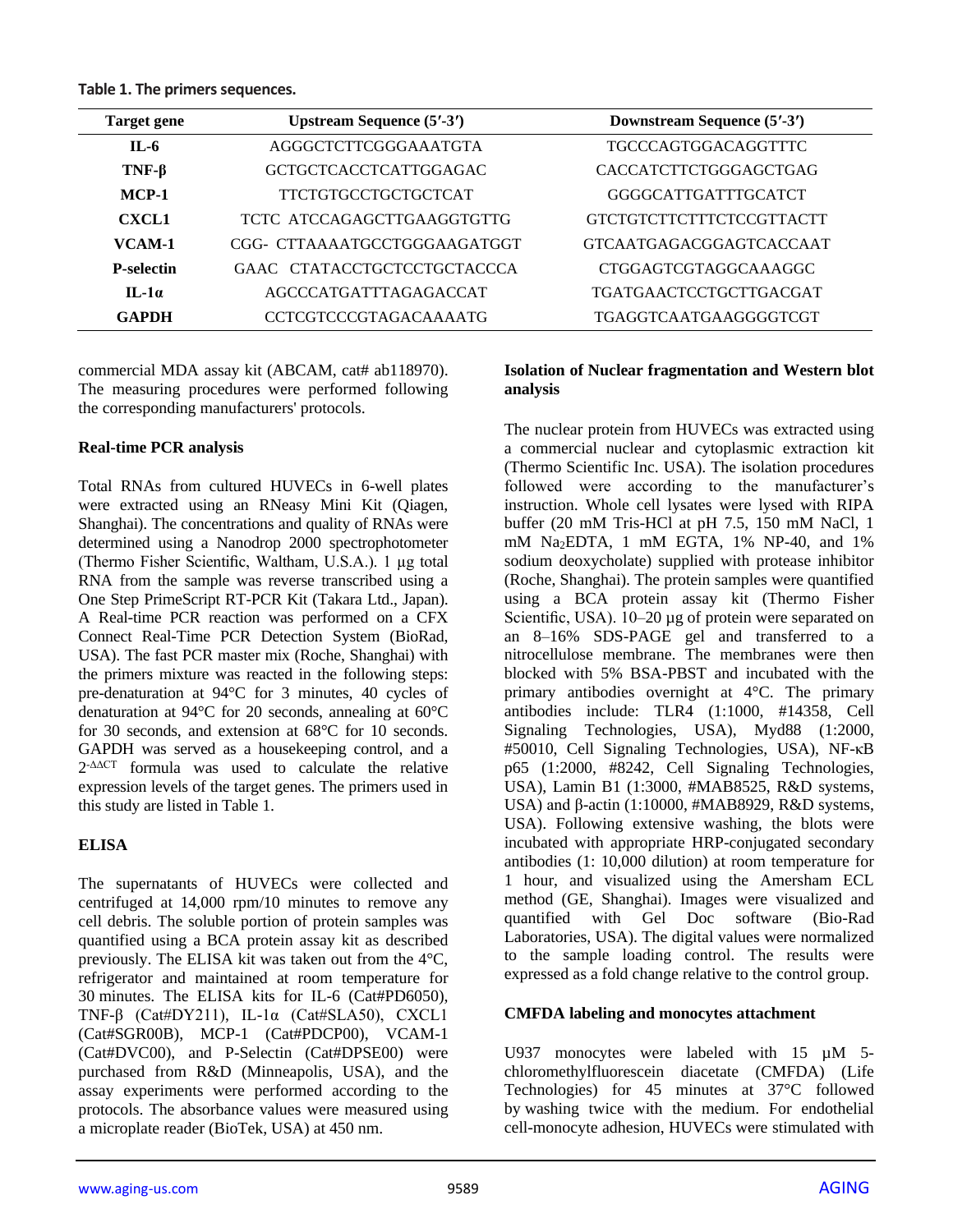1 μg/mL LPS in the presence or absence of 10 and 20 μM LCZ636 and incubated with CMFDA-labeled U937 monocytes for 30 minutes at 37°C, followed by washing twice with warm PBS. The number of adherent U937 cells per visible field was determined by recording a video using the Leica DMS300 digital microscope (Leica, Shanghai), Images were recorded and the attached cells were quantified from 10 frames in the offline analysis using Metamorph automation software (Molecular Devices, USA).

#### **Statistical analysis**

The data are expressed as Mean  $\pm$  standard deviation (SD). Statistical significance between groups was determined using the ANOVA test followed by a posthoc Tukey's HSD test. The differences between groups were determined as significant with  $p < 0.05$  as the threshold. Statistical analysis was performed using the GraphPad Prism 5 software (GraphPad Prism USA).

# **AUTHOR CONTRIBUTIONS**

Aihong Gao and Wei Tian contributed to experimental design, data analysis, and manuscript preparation; Aihong Gao, Yu Wang, and Xiao Gao contributed to investigation and data collection; All authors approved the final version of the manuscript.

# **CONFLICTS OF INTEREST**

The authors declare that they have no conflicts of interests.

# **FUNDING**

This study is funded by the Shaanxi Science and Technology Support Program (No. SXST20180256).

#### **REFERENCES**

- 1. Golia E, Limongelli G, Natale F, Fimiani F, Maddaloni V, Pariggiano I, Bianchi R, Crisci M, D'Acierno L, Giordano R, Di Palma G, Conte M, Golino P, et al. Inflammation and cardiovascular disease: from pathogenesis to therapeutic target. Curr Atheroscler Rep. 2014; 16:435. <https://doi.org/10.1007/s11883-014-0435-z> PMID[:25037581](https://pubmed.ncbi.nlm.nih.gov/25037581)
- 2. Steyers CM 3rd, Miller FJ Jr. Endothelial dysfunction in chronic inflammatory diseases. Int J Mol Sci. 2014; 15:11324–49. <https://doi.org/10.3390/ijms150711324> PMID[:24968272](https://pubmed.ncbi.nlm.nih.gov/24968272)
- 3. Gimbrone MA Jr, García-Cardeña G. Endothelial Cell Dysfunction and the Pathobiology of Atherosclerosis. Circ Res. 2016; 118:620–36. <https://doi.org/10.1161/circresaha.115.306301> PMID[:26892962](https://pubmed.ncbi.nlm.nih.gov/26892962)
- 4. Dayang EZ, Plantinga J, Ter Ellen B, van Meurs M, Molema G, Moser J. Identification of LPS-Activated Endothelial Subpopulations with Distinct Inflammatory Phenotypes and Regulatory Signaling Mechanisms. Front Immunol. 2019; 10:1169. <https://doi.org/10.3389/fimmu.2019.01169> PMID[:31178871](https://pubmed.ncbi.nlm.nih.gov/31178871)
- 5. Dauphinee SM, Karsan A. Lipopolysaccharide signaling in endothelial cells. Lab Invest. 2006; 86:9– 22. <https://doi.org/10.1038/labinvest.3700366> PMID[:16357866](https://pubmed.ncbi.nlm.nih.gov/16357866)
- 6. Campbell DJ. Neprilysin Inhibitors and Bradykinin. Front Med (Lausanne). 2018; 5:257. <https://doi.org/10.3389/fmed.2018.00257> PMID[:30283782](https://pubmed.ncbi.nlm.nih.gov/30283782)
- 7. Vardeny O, Miller R, Solomon SD. Combined neprilysin and renin-angiotensin system inhibition for the treatment of heart failure. JACC Heart Fail. 2014; 2:663–70. <https://doi.org/10.1016/j.jchf.2014.09.001> PMID[:25306450](https://pubmed.ncbi.nlm.nih.gov/25306450)
- 8. McMurray JVJ, Packer M, Desai AS. Angiotensinneprilysin inhibition versus enalapril in heart failure. N Engl J Med. 2015; 371:993–1004. <https://doi.org/10.1056/nejmoa1409077> PMID[:25176015](https://pubmed.ncbi.nlm.nih.gov/25176015)
- 9. Hubers SA, Brown NJ. Combined Angiotensin Receptor Antagonism and Neprilysin Inhibition. Circulation. 2016; 133:1115–24. <https://doi.org/10.1161/circulationaha.115.018622> PMID[:26976916](https://pubmed.ncbi.nlm.nih.gov/26976916)
- 10. Suematsu Y, Jing W, Nunes A, Kashyap ML, Khazaeli M, Vaziri ND, Moradi H. LCZ696 (Sacubitril/Valsartan), an Angiotensin-Receptor Neprilysin Inhibitor, Attenuates Cardiac Hypertrophy, Fibrosis, and Vasculopathy in a Rat Model of Chronic Kidney Disease. J Card Fail. 2018; 24:266–275. <https://doi.org/10.1016/j.cardfail.2017.12.010> PMID[:29325796](https://pubmed.ncbi.nlm.nih.gov/29325796)
- 11. Ge Q, Zhao L, Ren XM, Ye P, Hu ZY. LCZ696, an angiotensin receptor-neprilysin inhibitor, ameliorates diabetic cardiomyopathy by inhibiting inflammation, oxidative stress and apoptosis. Exp Biol Med (Maywood). 2019; 244:1028–1039. <https://doi.org/10.1177/1535370219861283> PMID[:31262190](https://pubmed.ncbi.nlm.nih.gov/31262190)